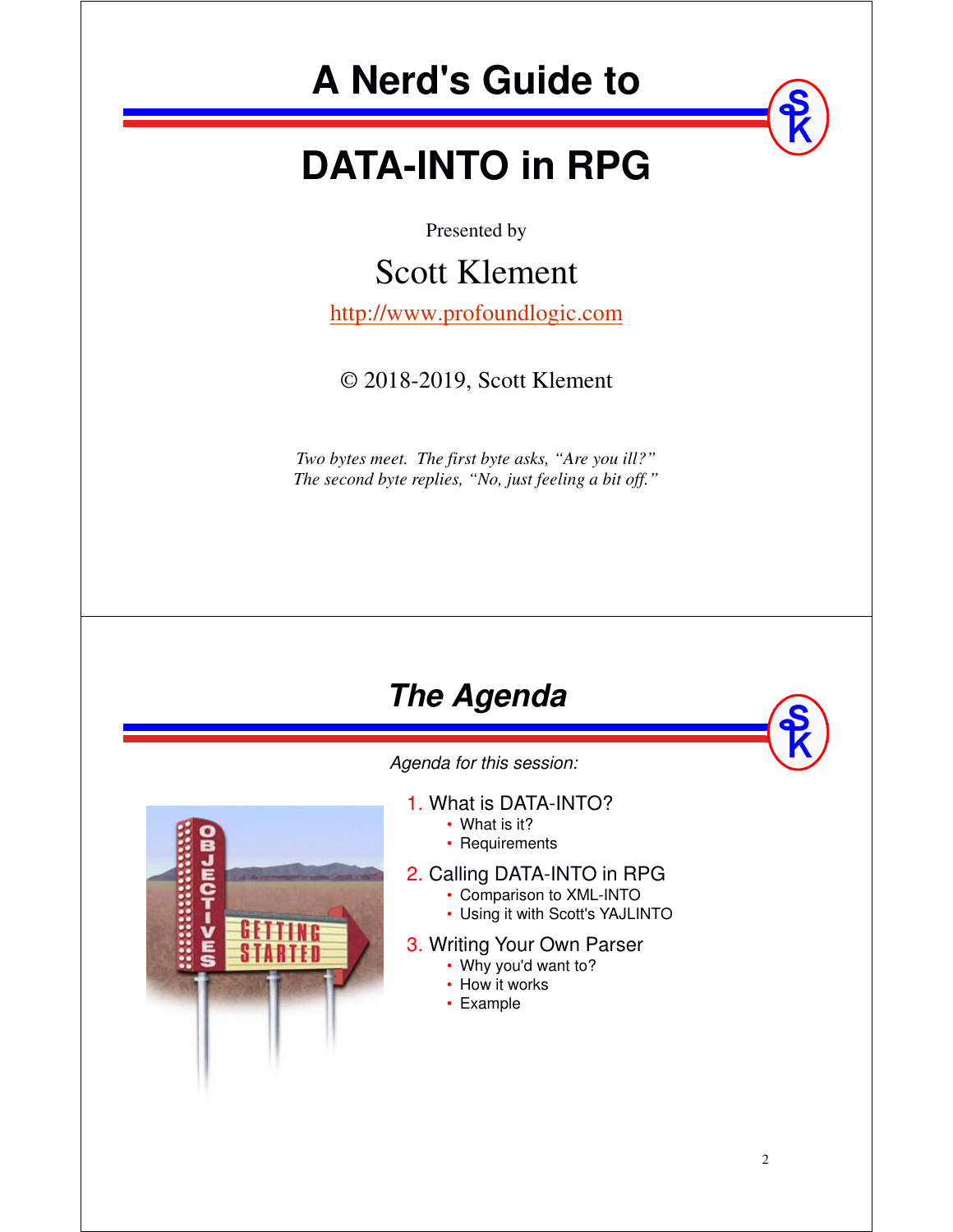Its often useful to read structured documents in business applications.

- Data interchange between business partners
- •Data interchange between applications
- •Simple way to store non-database data (such as configurations)

RPG's first foray into support for reading these was XML-INTO (which supported only XML)

The concept of XML-INTO: *think of your data as an RPG variable* 

- •data structure
- •array
- data structure inside an array
- •array inside a data structure
- ...or any combination of the above

Define an RPG variable in the same format as the XML, let XML-INTO do the rest.

| ٠<br>٦      |
|-------------|
|             |
| I<br>I<br>× |
|             |

#### *XML-INTO Concept*

Think of XML like a data structure, it's one larger field (such as "address") that contains sub-fields (such as "street", "city", "state" and "postal")

It'd be helpful to be able to load the RPG DS from the XML.



#### That's what XML-INTO does!

- Maps XML fields into corresponding DS fields
- Field names must match (special characters can be mapped into underscores if needed)
- Repeating elements can be loaded into arrays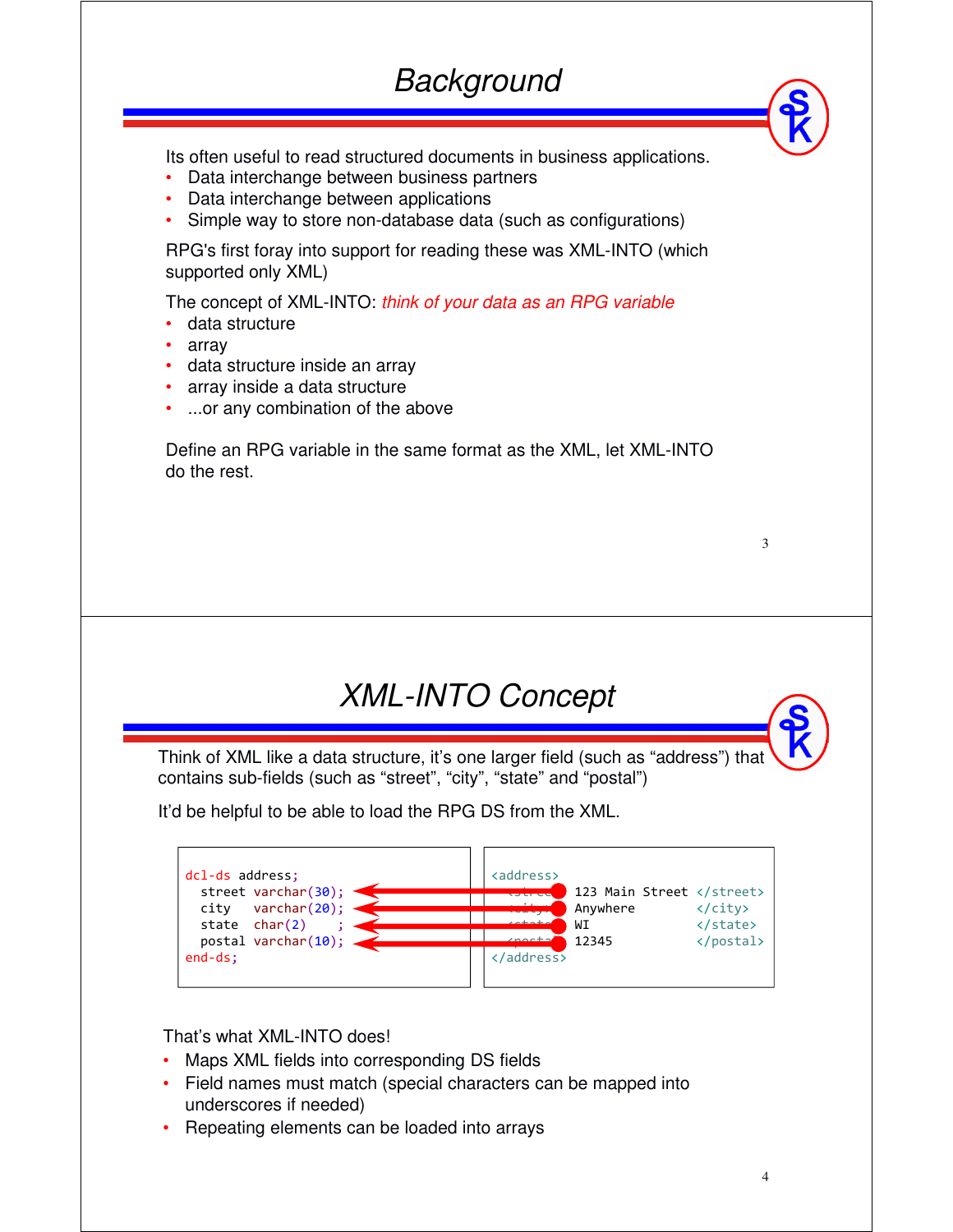



Big limitation to XML-INTO

- •only works with XML!
- •JSON has overtaken XML as most popular
- •many (thousands) of other document types exist
- • other formats used in business today include: YAML, CSV, JSON, XDR, Property List, Pickle, OpenDDL, protobuf, OGDL, KMIP, FHIR, Feather, Arrow, EDN, CDR, Coifer, CBOR, Candle, Bond, Bencode, D-Bus, ASN.1, HOCON, MessagePack, SCaViS, Smile, Thrift, VPack

#### DATA-INTO

- •RPG won't try to understand the document
- •• Calls 3<sup>rd</sup>-party tool ("parser") which interprets the document
- •...but, DATA-INTO maps result into RPG variable
- •*...all you need is the right parser to read any format!*

## *DATA-INTO Syntax*

5

6

The DATA-INTO opcode syntax is:

**DATA-INTO** *result* **%DATA(***document[:options]***) %PARSER(***parser[:options]***);**

result = RPG variable (data structure) that data will be loaded into

document = the XML document, or IFS path to the XML document.

- %DATA options = optional parameter containing options passed to RPG to control the reading of the XML document, or how it is mapped into variables
- %PARSER options = optional parameter containing options passed to the parser program. The syntax will vary depending on the parser program.
- %HANDLER = like XML-INTO, the DATA-INTO opcode supports a handler. This was more widely used in IBM I 5.4 when variable sizes were more limiting. I will not cover this today.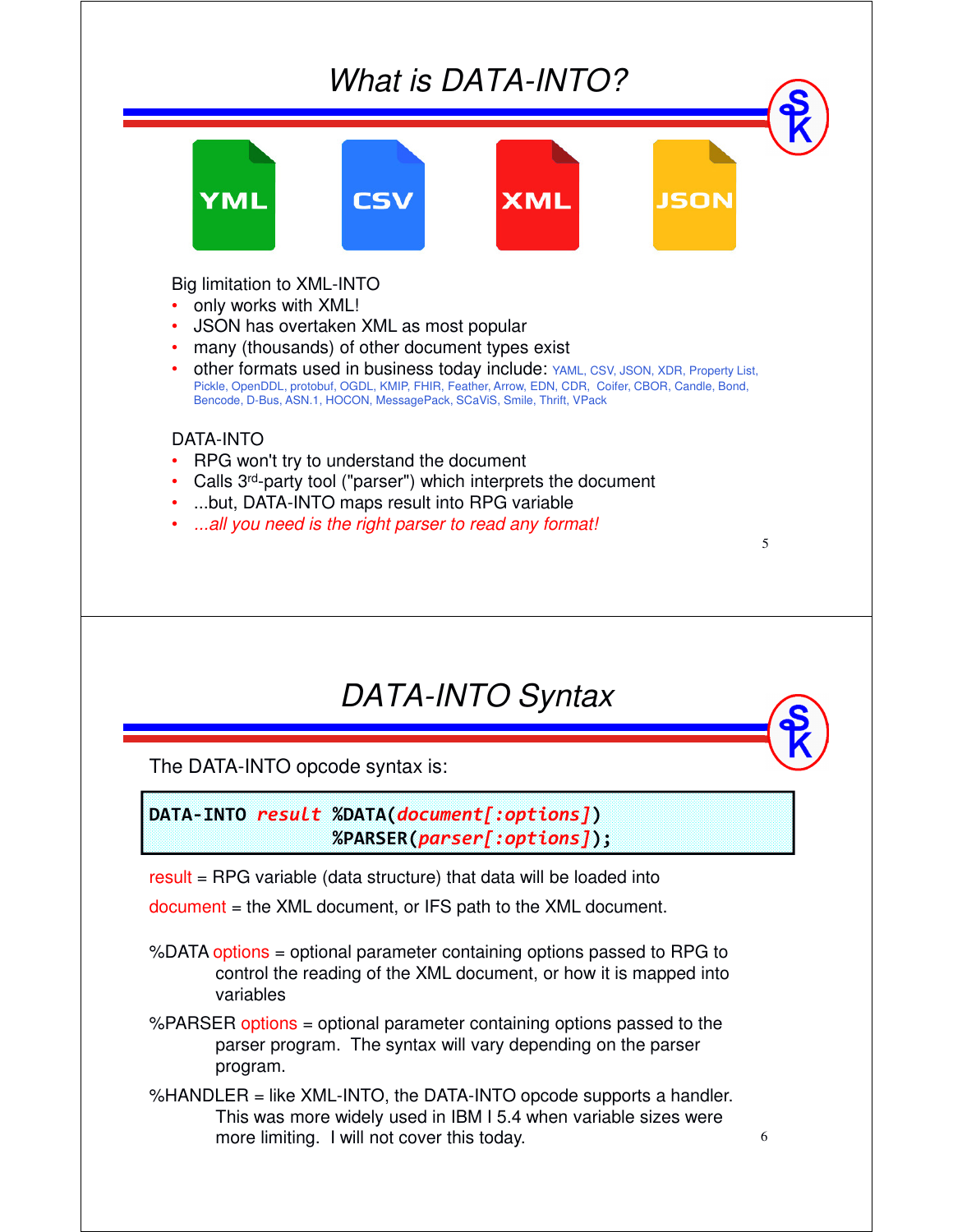## *Requirements for DATA-INTO*

DATA-INTO was:

- •added to RPG in March 2018 (via PTF)
- •available 7.2 and 7.3 via PTFs
- •releases after 7.3 (7.4+) will include DATA-INTO at GA
- •RDi version 9.6.0.2 or newer to avoid syntax errors

*NOTE: Like all RPG features released after March 2008, it will show up as a syntax error in SEU. SEU is no longer viable for anything but legacy work!!* 

PTF information can be found here: http://ibm.biz/data-into-rpg-opcode-ptfs

Installing support for DATA-INTO will include/update the QOAR library with copybooks and sample programs from IBM

*RPG Does Not Have JSON Opcodes*

Currently, JSON is the most widely used format in new web services

- It has displaced XML
- Its usage is still growing!

# {JSON}

Since JSON is so popular, it is (currently) the most common use for DATA-INTO

- For that reason, Scott will use JSON as an example
- I will use the free (open source) YAJL JSON parser by Lloyd Hillael.
- YAJL is very fast, and is production quality (very robust)
- Scott provides a free (open source) DATA-INTO parser called YAJLINTO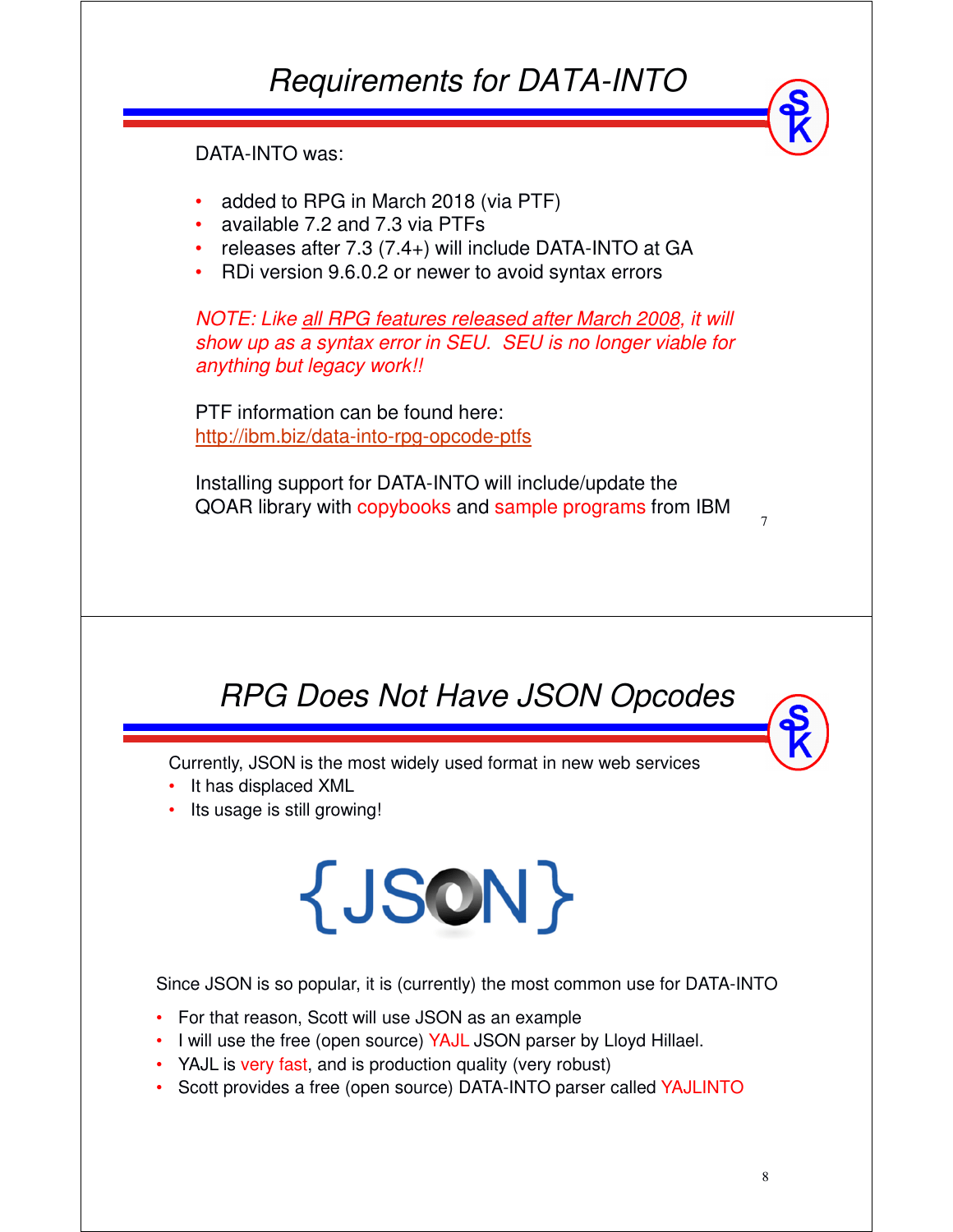#### *Mapping JSON Format*

JSON format:

- The { } characters indicate an "object" (same as RPG data structure)
- The [ ] characters indicate an array
- Just as with XML, we can map them into an RPG structure

| $dcl-ds$ address;                                       | "address": {                                        |
|---------------------------------------------------------|-----------------------------------------------------|
| street varchar(30);<br>varchar(20);<br>city             | "street": "123 Main Street",<br>"Anywhere",<br>"WI" |
| state $char(2)$<br>postal varchar $(10);$<br>$end-ds$ : | : "12345"                                           |
|                                                         |                                                     |

DATA-INTO will do that when used with YAJLINTO (or similar)

- •• Aside from needing the 3<sup>rd</sup> party parser, it's almost identical to XML-INTO
- Options like case=convert and countprefix work here as well

*YAJLINTO Parser*

Example of DATA-INTO with YAJLINTO as the Parser:

```
DATA-INTO result %DATA( '/tmp/example.json'
                      : 'doc=file case=any countprefix=num_')
                 %PARSER('YAJLINTO');
```
result – the name of RPG data structure that I want to load the JSON into. You can name it whatever you like on your DCL-DS.

/tmp/example.json - IFS path to the JSON document we generated

doc=file – tells RPG to read the document from a file (vs. a variable)

case=any – tells RPG that the upper/lower case of variable names does not have to match the document

 $countprefix = num$  – any variables in the DS that start with "num  $"$ should receive counts of matching fields. For example, "num\_list" would give the number elements in the "list" array.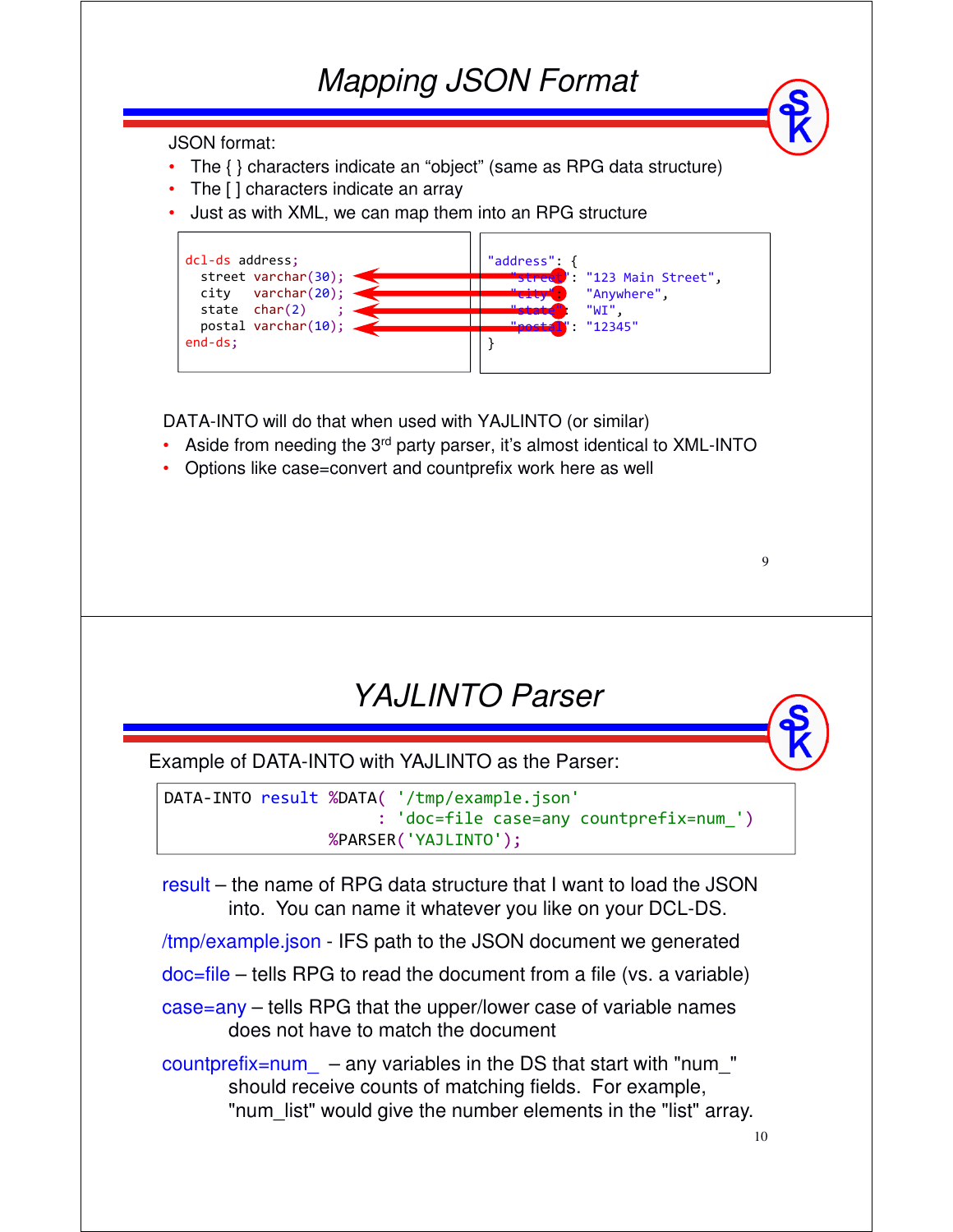#### *Basic JSON Example*

#### Basic DATA-INTO example using YAJLINTO

```
dcl-ds address;
 street varchar(30);
 city varchar(20);
 state char(2)postal varchar(10);
end-ds;
myJSON = 'f +"street": "123 Example Street", +
           "city": "Milwaukee", +
           "state": "WI", +
            "postal": "53201-1234" +
         }';
data-into address %DATA(myJSON) %PARSER('YAJLINTO');
```
For simplicity, myJSON is a string built in the program. But, it could've been a parameter, read from an API call, etc.

11

## *DATA-INTO Options*

Specified as the 2<sup>nd</sup> parameter to %DATA to modify DATA-INTO behavior

- •doc – controls where the document is read from string (default) or file.
- •case – controls whether upper/lower case field names must match.
- •allowmissing – allow elements in the document to be missing
- •allowextra – allow extra elements in the document
- •countprefix – ask data-into count the number of specified elements
- •path – specifies the subset of the document to be read
- trim remove extra whitespace from elements
- ccsid specifies the CCSID passed to the parser

%DATA(myStmf:'put options here')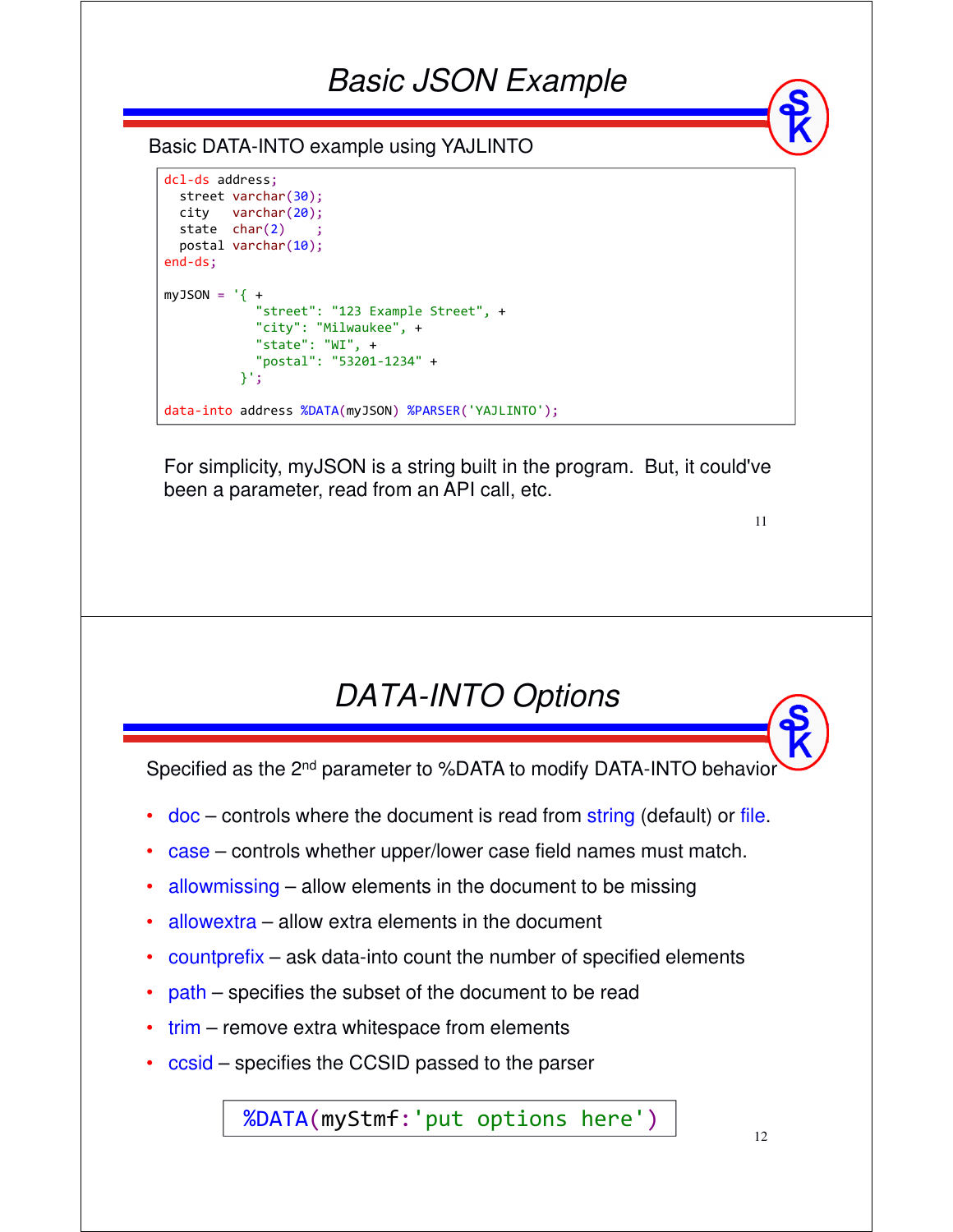# *DOC Option*

The default is doc=string (read from a string)

doc=file tells DATA-INTO to read the data from the IFS. The first parameter to %DATA is now the IFS path name.

Imagine the "address" example (from the first example) was in an IFS file named /home/scott/address.json

```
myStmf = '/home/scott/address.json';
```
data-into address %DATA(myStmf:'doc=file') %PARSER('YAJLINTO');

13

The default is case=lower

- • $lower = the fields in the document are all lowercase$
- • $u$  upper = the fields in the document are all uppercase
- any = treat the fields as case-insensitive (field names in RPG and the document are converted to all uppercase before comparing)

*CASE Option*

• convert = Like 'any', except that characters with diacritics (such as accented characters) are converted to their un-accented equivalents and other characters (aside from A-Z, 0-9) are converted to underscores.

*NOTE: In my experience it's unusual for the upper/lower case of characters to matter. Since characters not allowed in RPG (such as blanks and dashes) are often used in documents such as JSON and XML, I almost always use case=convert.*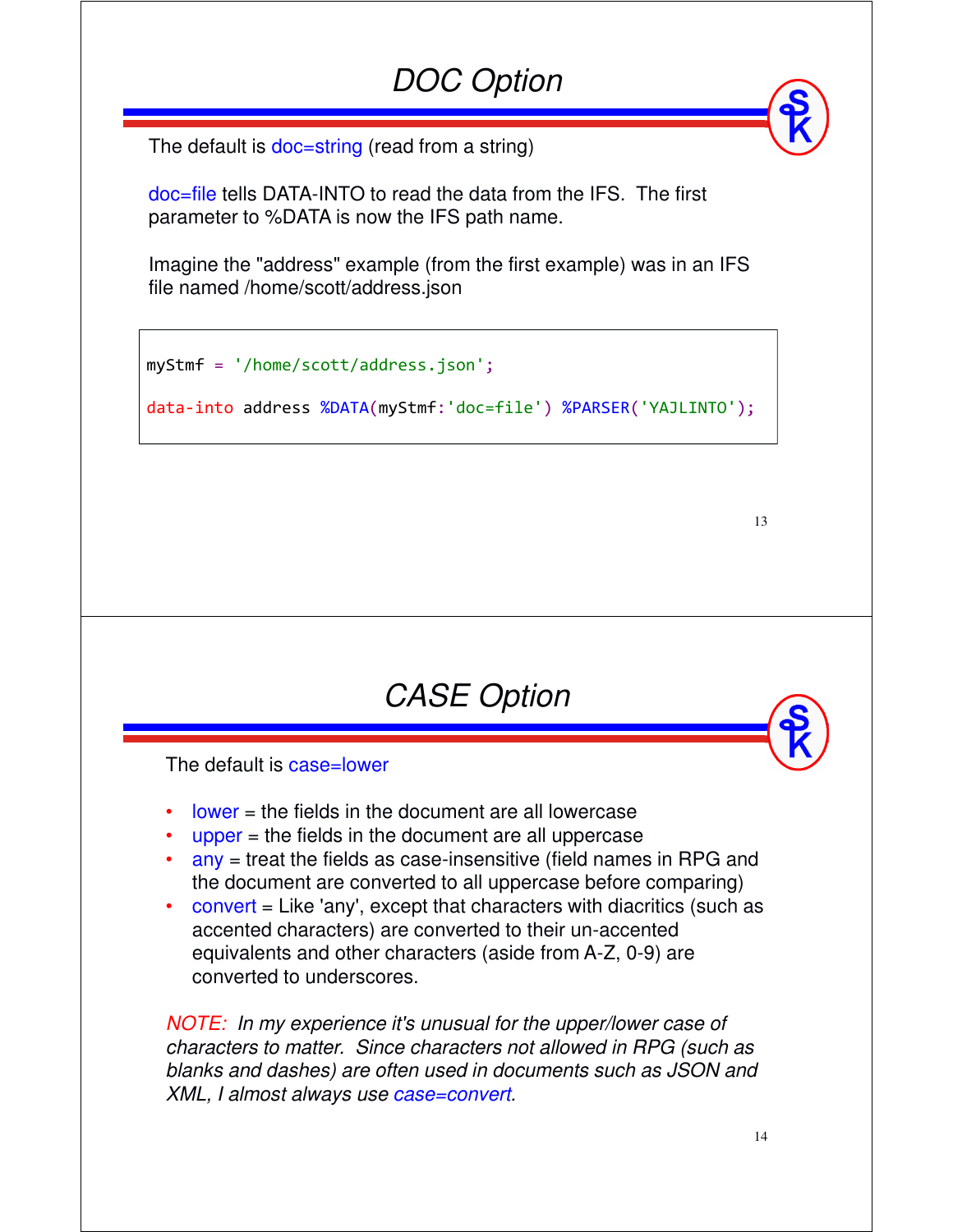#### *CASE Example*

*The following code will fail because "Postal" is not all lowercase. Error: RNQ0356 The document for the DATA-INTO operation does not match the RPG variable.*

```
dcl-ds address1;
  postal varchar(10);
end-ds;
myJSON = '{ "Postal": "53201-1234" }';
data-into address1 %DATA(myJSON) %PARSER('YAJLINTO');
```
*It can be fixed by using case=any or case=convert. This works:*

```
myJSON = '{ "Postal": "53201-1234" }';
data-into address1 %DATA(myJSON:'case=convert') %PARSER('YAJLINTO');
```
*Likewise, case=convert works when the document has a field that isn't a valid RPG variable name:*

```
dcl-ds address2;
  postal_code varchar(10);
end-ds;
myJSON = '{ "Postal Code": "53201-1234" }';
data-into address2 %DATA(myJSON:'case=convert') %PARSER('YAJLINTO');
```
#### *AllowMissing Option*

```
dcl-ds address;
  street varchar(30);
 city varchar(20);
  state char(2)postal_code varchar(10) inz('*NONE');
end-ds;
myJSON = '{ +
            "street": "123 Example Street", +
            "city": "Milwaukee", +
            "state": "WI" +
          }';
data-into address %DATA(myJSON:'case=convert allowmissing=yes')
                  %PARSER('YAJLINTO');
```
- You can specify more than one option by separating them with blanks.
- This example would fail (without allowmissing=yes) because the document is missing the "postal code"
- allowmissing may be yes or no. (default=no)
- the missing element is left unchanged (\*NONE) in the RPG variable.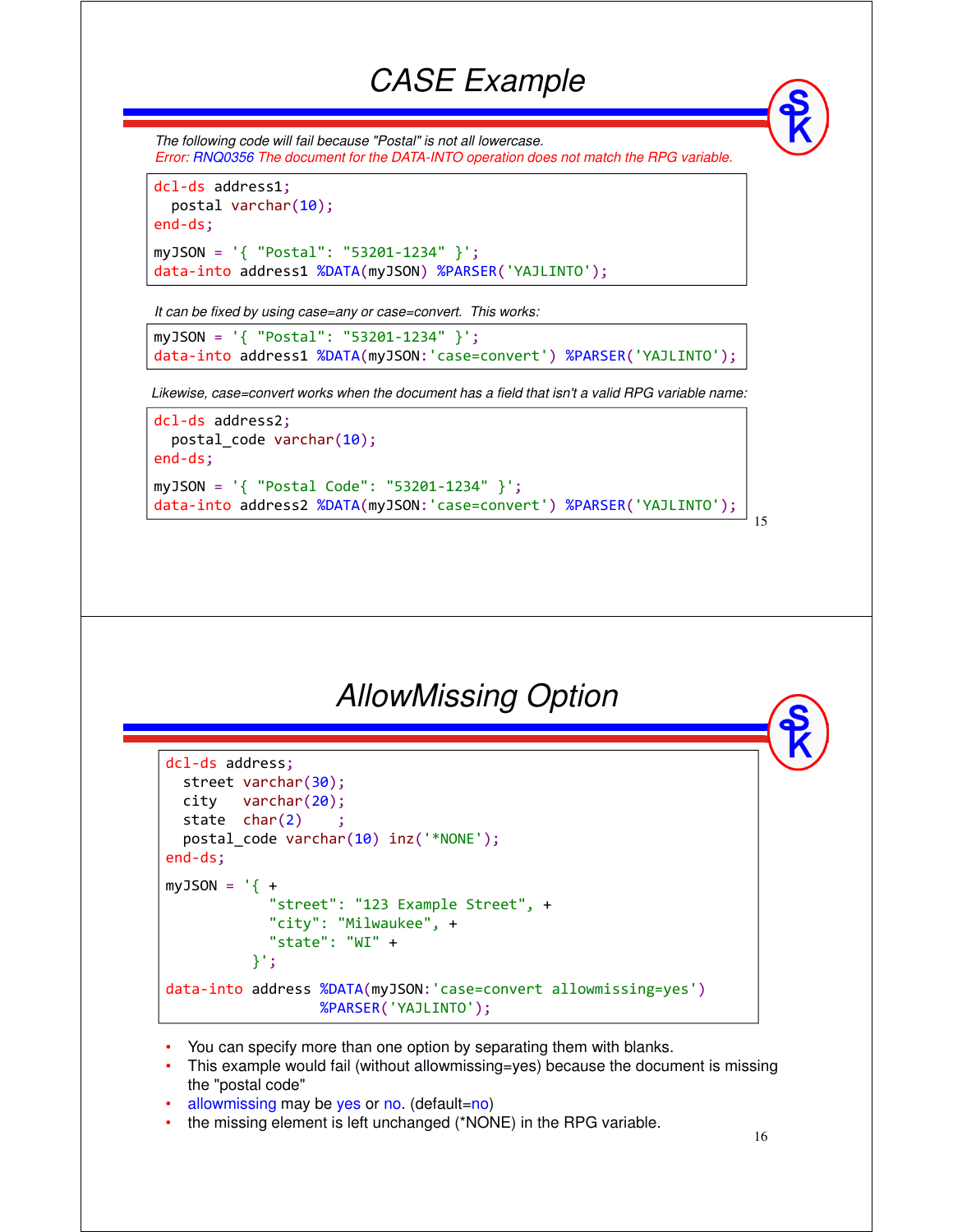#### *AllowExtra Option*

```
dcl-ds address;
 street varchar(30);
 city varchar(20);
 state char(2)postal_code varchar(10) inz('*NONE');
end-ds;
myJSON = '{} +"street": "123 Example Street", +
            "city": "Milwaukee", +
            "state": "WI", +
            "Postal Code": "53201-1234", +
            "country": "US" +
          }';
data-into address %DATA(myJSON:'case=convert allowextra=yes')
                  %PARSER('YAJLINTO');
```
- • This example would fail (without allowextra=yes) because the document has an extra 'country' field that is not in the RPG code.
- •allowextra may be yes or no. (default=no)

17

*AllowMissing/AllowExtra Controversial?*

- Some experts recommend that you never use these options
- If the data is missing, or extra data is found, you get no error.
- Could mean you have a coding error?
- Could coding errors go uncaught?

#### My take:

- Use it sparingly.
- Use countprefix instead, where it makes sense.<br>
Usymptote dan't avaid Alley Missing or Alley Future
- However, don't avoid AllowMissing or AllowExtra when they will save you a lot of time.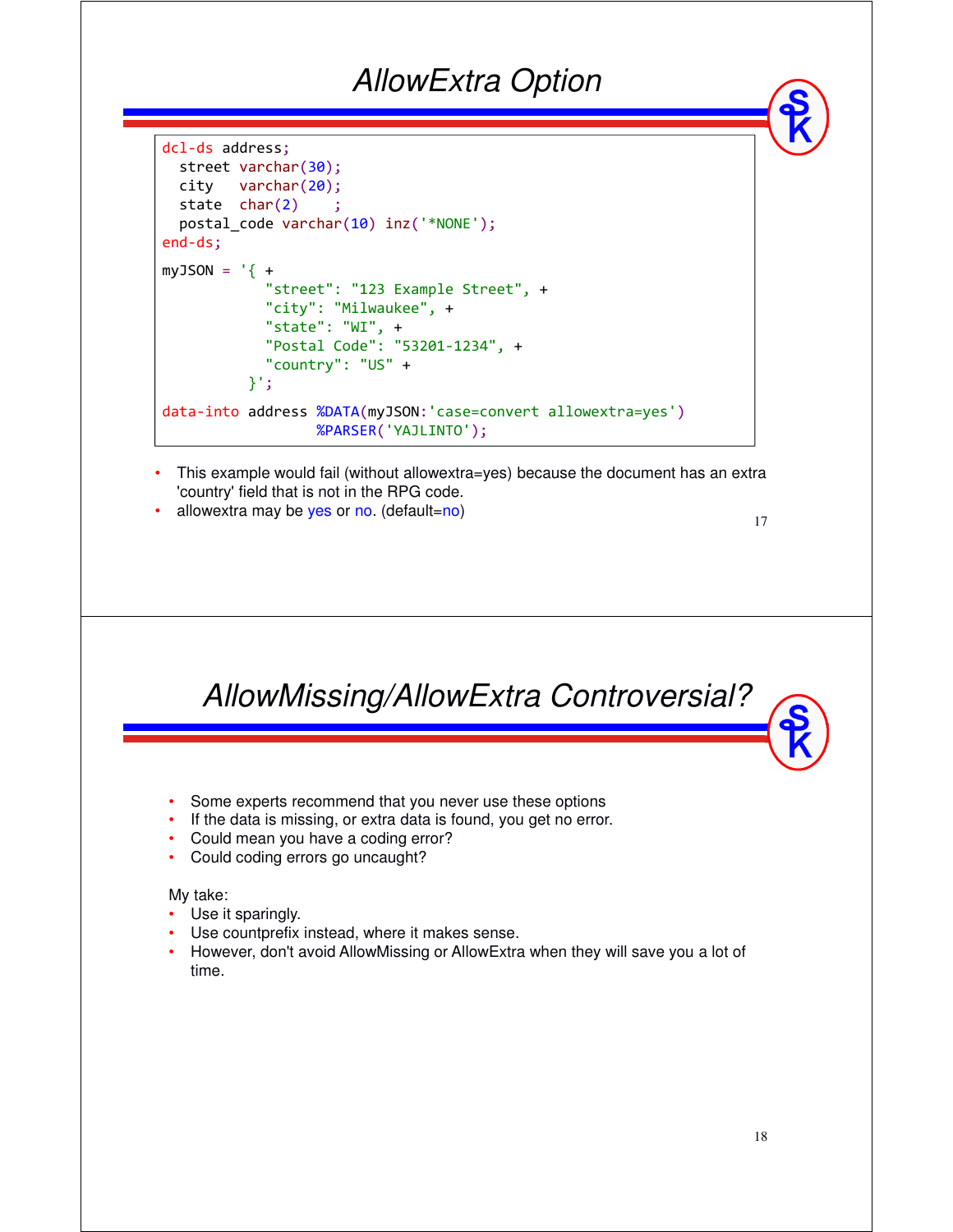CountPrefix creates a prefix used when counting document elements.

•by default, counting does not take place, so there is no default value.

To understand, imagine you receive the following "statement.json" file from a vendor. It is a statement, telling what you owe for a given month.

```
{
  "customer": 5406,
  "statement date": "2018-10-05",
  "start date": "2018-09-01",
 "end date": "2018-09-30",
  "statement total": 6600.00,
  "invoices": [
     { "invoice": "99001", "amount": 1000.00, "date": "2018-09-14" },
     { "invoice": "99309", "amount": 1500.00, "date": "2018-09-18" },
     { "invoice": "99447", "amount": 500.00, "date": "2018-09-23" },
     { "invoice": "99764", "amount": 3600.00, "date": "2018-09-14" }
  ]
}
```
Now imagine the RPG code needed to read this….

19

20



Any field in my DS beginning with the prefix is NOT mapped from the document, but instead is a count of a corresponding field.

Example: countprefix=total\_, then total\_XYZ is a count of the XYZ elements.

Or, for the invoice list:

```
dcl-ds statement qualified;
 customer packed(4: 0);
 statement_date char(10);
 start date char(10);
 end date char(10);
 statement total packed(11: 2);
 num_invoices int(10);
 dcl-ds invoices dim(999);
   invoice char(5);
   amount packed(9: 2);
   date char(10);
 end-ds;
end-ds;
data-into statement %DATA('statement.json'
                          :'doc=file case=convert countprefix=num_')
                    %PARSER('YAJLINTO');
```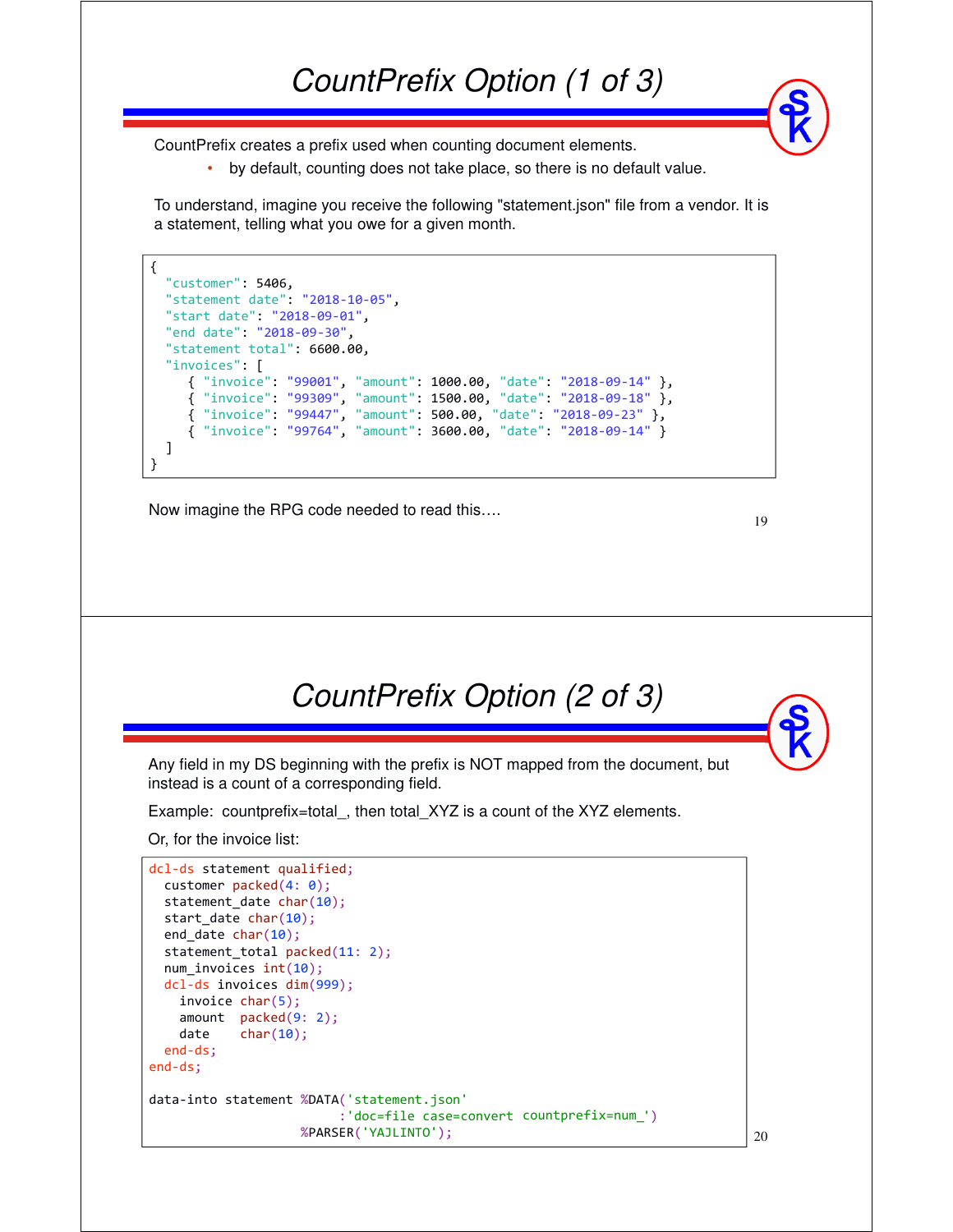## *CountPrefix Option (3 of 3)*

You can now use num invoices to loop through the data. For example:

```
.
for x = 1 to statement.num invoices;
   prinvn = statement.invoices(x).invoice;
   prdamt = statement.invoices(x).amount;
   prsdat = statement.invoices(x).date;write prrec;
endfor;
 .
```
.

.

This example writes the fields to a database table (physical file).

This also illustrates the use of nested data structures/arrays. You separate each nested level with a period, and place the array index (the (x) above) on the level that is an array.

21



NOTE: CountPrefix can be used to replace AllowMissing!

- When a counter defined, RPG will not issue an error if the corresponding element is missing.
- Instead of an error, RPG will set the counter field to 0.
- Your code can then check the counter to determine if the field did/didn't exist.

In many cases this is a better solution!

You can detect more errors this way!

However, when there are *many* optional fields, or when *new optional fields*  might be added (where you won't know the names in advance) AllowMissing and AllowExtra are still useful.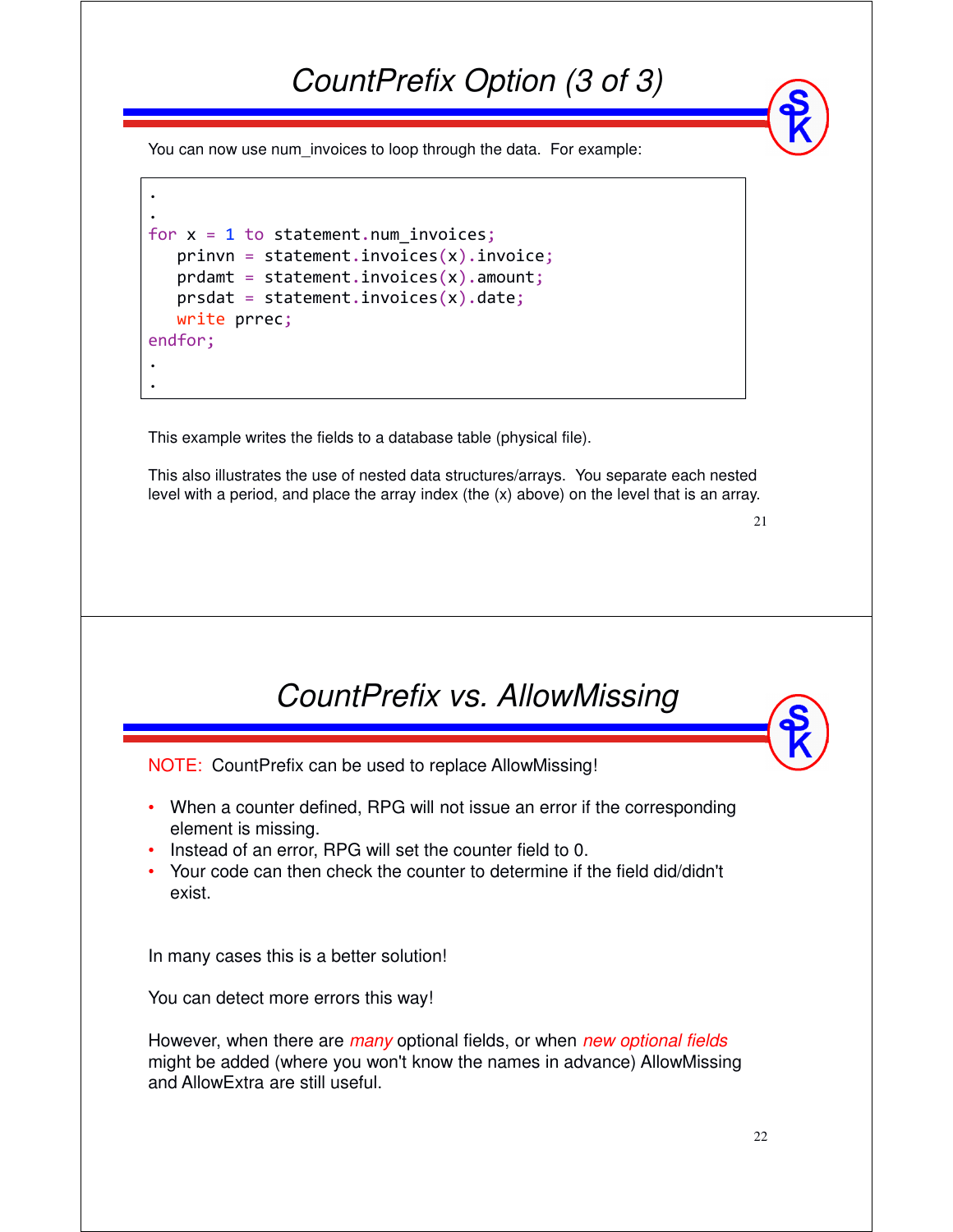#### *PATH Option: The Problem*

The PATH option lets you process only part of a document. It has no default value (the default is to process the entire document.)

However – there's a problem doing that in JSON because the document node is never assigned a name!!

The document node is the JSON element that the rest of the document is inside.



Coding path=statement/invoices won't work! There is no "statement" element!

#### 23

#### *PATH Option: Solution*

YAJLINTO has a work-around. You can set the name of the document node in the %PARSER options, then use *that* name in the path.

```
dcl-ds invoices qualified dim(999);
 invoice char(5);
 amount packed(9: 2);
 date char(10);
end-ds;
data-into invoices %DATA( 'statement.json'
                        : 'doc=file case=convert path=statement/invoices')
                   %PARSER('YAJLINTO'
                          :'{ "document_name": "statement" }');
```
NOTE: This problem is exclusive to JSON and similar formats. XML, for example, does assign a name to its document-level tag. (Other formats may as well, depending on the format.)

IBM may fix this in a future update?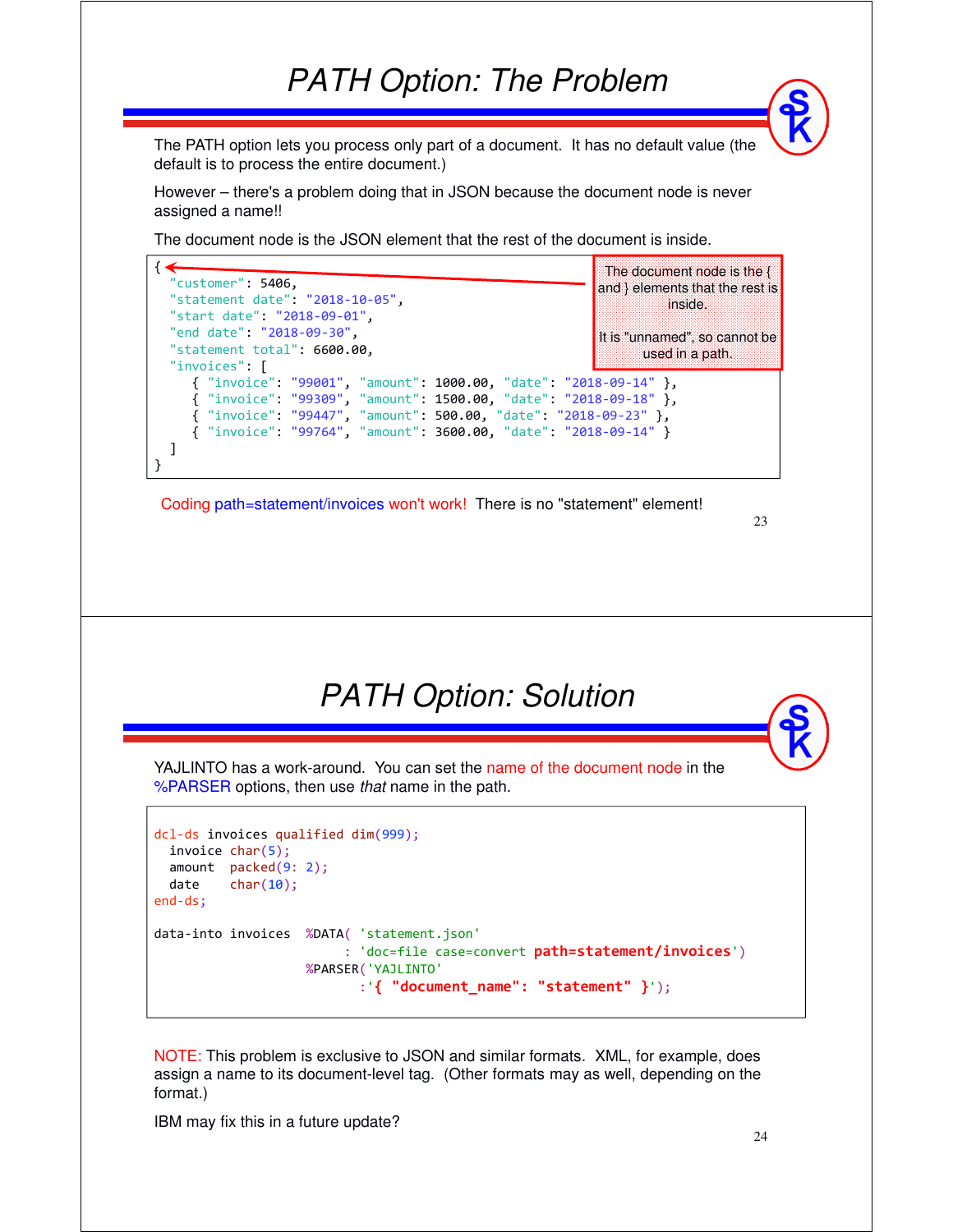Countprefix can only be used elements within a data structure.

- What if the outermost element (document node) is an array?
- •What if an element pointed to by PATH= is an array?

Since you cannot insert a prefixed field into a DS in that case, RPG will place the count in position 372 of the Program Status Data Structure.



*%PARSER Options*

The previous slide illustrated using the "document\_name" option to YAJLINTO. This was a %PARSER option – an option specified on the %PARSER BIF.

**DATA-INTO** *result* **%DATA(***document[:options]***) %PARSER(***parser[:options]***);**

Options specified under %DATA are handled by DATA-INTO in the RPG compiler itself.

Options on %PARSER are handled by the 3<sup>rd</sup>-party parser program, and can differ with each parser you use!

#### *%PARSER Options:*

- •Can be coded as a string literal (as in the document name example). In this case, they are passed to the parser as a pointer to null-terminated (C-style) string.
- •Or can be an RPG variable. In this case, the parser gets a pointer to that variable.
- • It is up to the parser to determine the format of the parser options and what variable type(s) it will accept.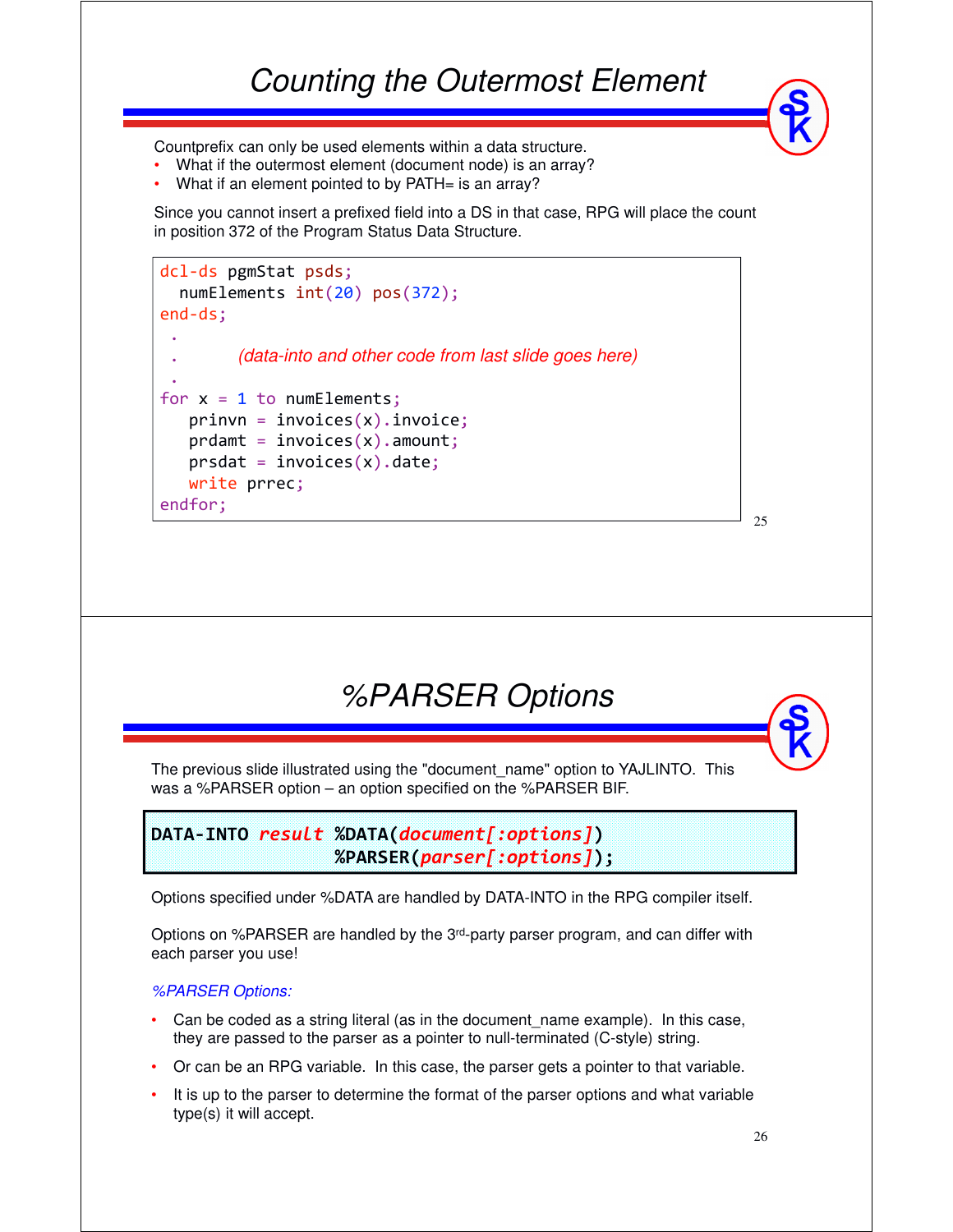# *YAJLINTO %PARSER Options*

YAJLINTO expects: •%parser options are passed as a small JSON document • Must be a literal or an RPG character string variable If using a variable, it must be in job's CCSID (EBCDIC)

•No options are required – *only specify the ones you need to use.*

YAJLINTO's options are:

- •document name = a string representing the name of the document node (see PATH option on prior slides)
- • value\_true = value to place in RPG variable for a JSON boolean that is true. (Default='1' – this is ideal if mapping to an RPG indicator.)
- •value false = value to place in RPG variable for a JSON boolean that is false. (Default='0' – same reason.)
- •value null = value to place in RPG variable if the special value null is provided for a field in the JSON document. (default: '\*NULL')





Since September 2018, YAJLINTO supports direct reading from standard input by passing the special value \*STDIN.

See Scott's other presentations for more information:

- •*Providing Web Services on IBM i* (Do It Yourself section)
- •*Working with JSON in RPG*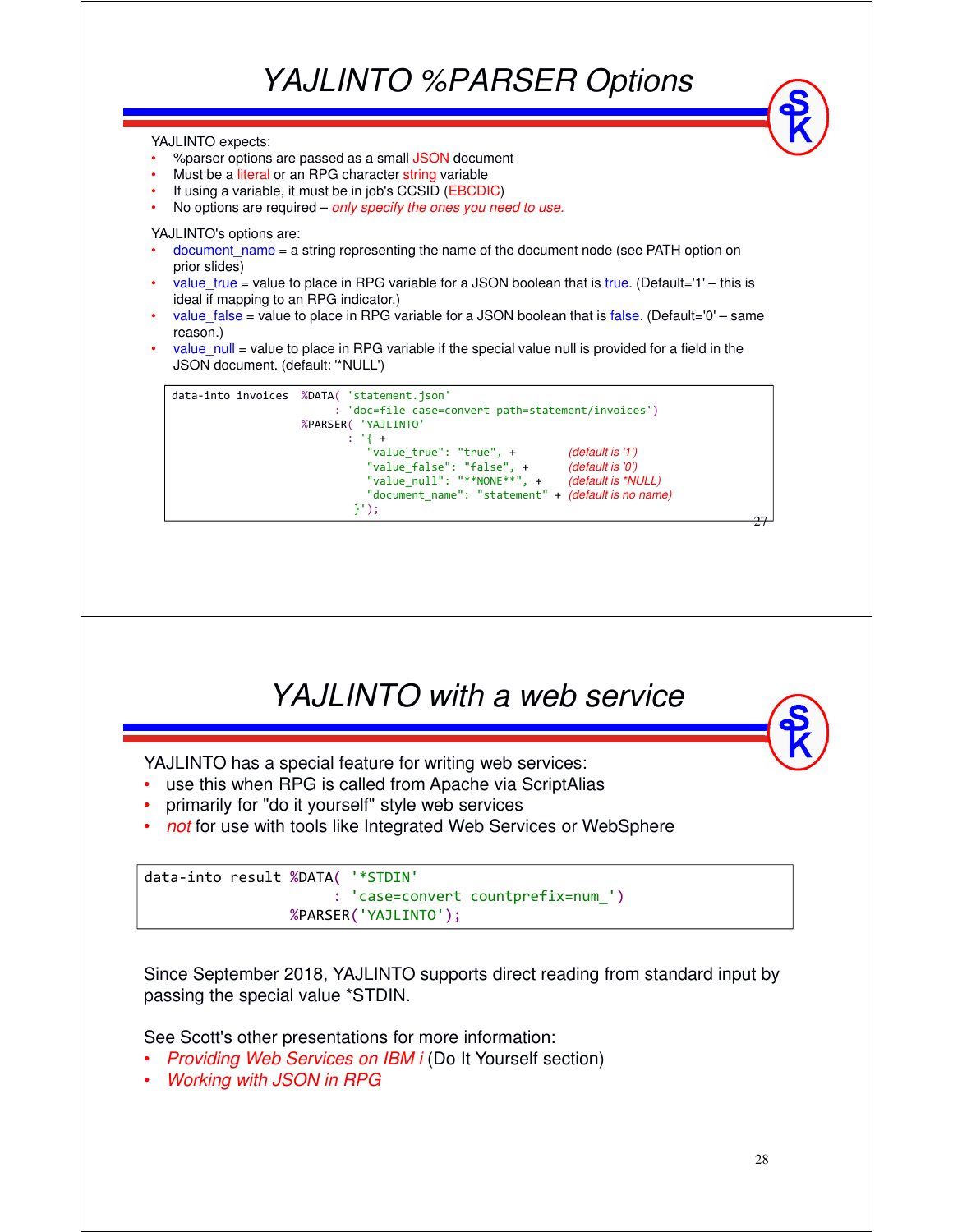### *But…. DATA-INTO Isn't Just for JSON!!*

- $\checkmark$  It is much easier to explain DATA-INTO if I can show you examples.
- $\checkmark$  To show you examples, I need an example PARSER
- $\checkmark$  Since JSON is the most common document to use with DATA-INTO, and YAJLINTO is the best JSON parser available, I used it as an example.

#### *But DATA-INTO can be used for just about anything!*

In addition to these examples, you can find:

- •IBM provides JSONPARSE for JSON *(not as good as YAJLINTO)*
- IBM provides PROPPARSE for property file format
- Jon Paris has written a CSV example
- Profound Logic has one (for a fee) that does both XML and JSON
- I will also show you a CSV of my own
- *Plus whatever else you can dream up!*

29

#### *Debugging the Parser*

IBM provides a special environment variable to assist you with using DATA-INTO. It traces all of the information passed into DATA-INTO from the parser. (Parsers can add additional information as well.)

To enable it for your job:

**ADDENVVAR ENVVAR(QIBM\_RPG\_DATA\_INTO\_TRACE\_PARSER) VALUE(\*STDOUT)**

#### Example output:

---------------- Start --------------- Data length 886 bytes Data CCSID 13488 Document name "statement" has been added to path ReportName: 'statement' Converting data to UTF-8 Allocating YAJL stream parser Parsing JSON data (yajl\_parse) StartStruct ReportName: 'customer' ReportValue: '5406' ReportName: 'statement date' ReportValue: '2018-10-05' ReportName: 'start date' ReportValue: '2018-09-01'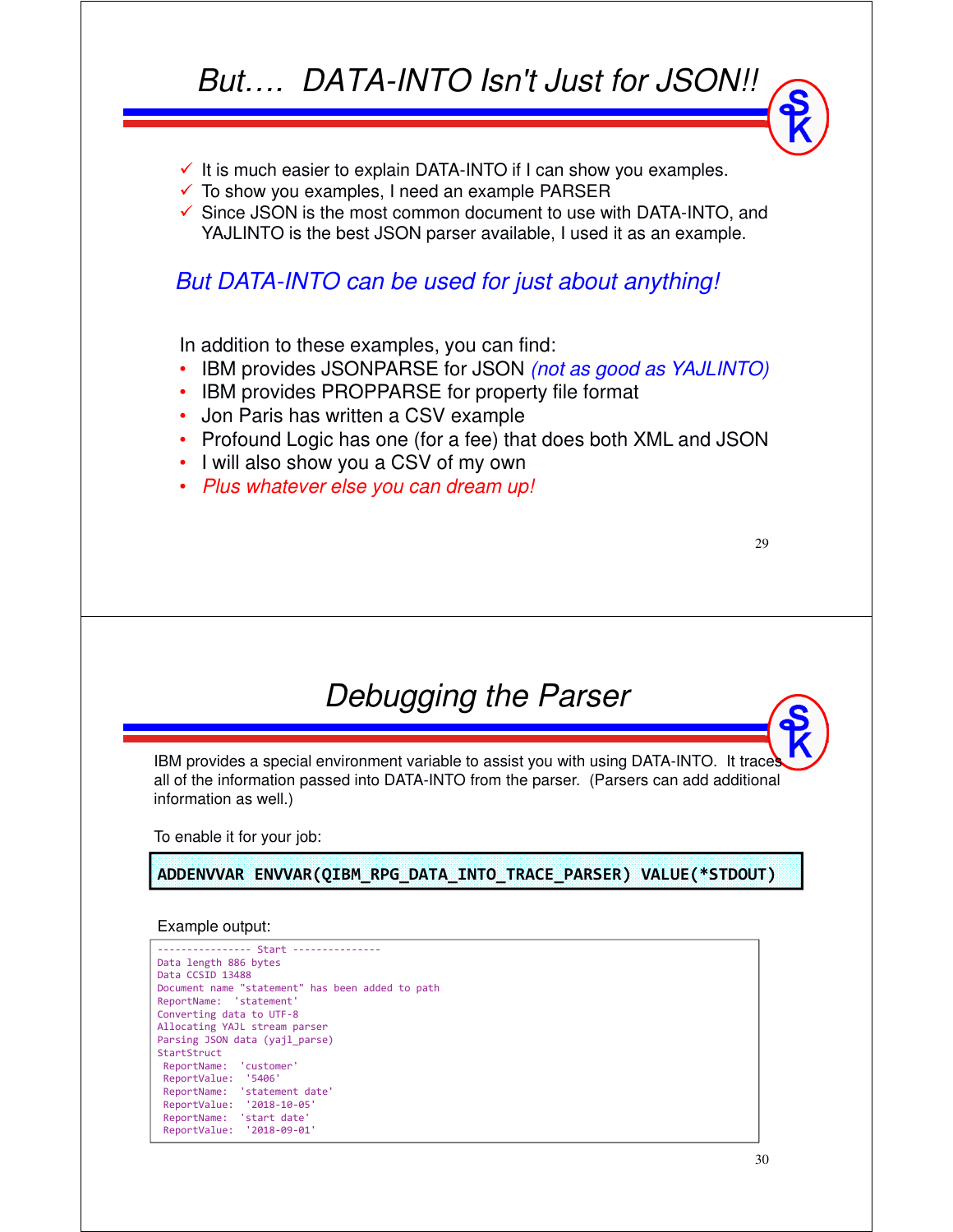#### *This is for the real nerds out there! (ahem, like Scott)*

Imagine what you could do if you wrote your own parser!!

Why?

- Write your own JSON one because it's fun.
- Write one for a different document type where no other option exists  $\sim$  Add asslitent use that dealt already exist.
- Add cool features that don't already exist!

Ideas:

- Maybe autodetect XML or JSON, and handle either one.
- Parser that fetches data from https:// URLs before parsing
- Just about anything, really.... E-mail? Spreadsheet?
- Less limiting than Open Access because not limited to a 32k flat record.

| I<br>v<br>× |
|-------------|
|-------------|

## *DATA-INTO Flow Overview*

DATA-INTO calls the parser program.

- DATA-INTO reads the document from a variable (doc=string) or a stream file (doc=file) into memory
- DATA-INTO calls the parser with parameters
	- o Including the document and options
- Parser interprets the document and calls subprocedures that tell<br>RATA INTO what data to lead into BBC variables DATA-INTO what data to load into RPG variables.
	- <sup>o</sup> Start of document (QrnDiStart)
	- <sup>o</sup> End of document (QrnDiFinish)
	- <sup>o</sup> Variable name (QrnDiReportName or QrnDiReportNameCCSID)
	- <sup>o</sup> Variable value (QrnDiReportValue or QrnDiReportValueCCSID)
	- <sup>o</sup> Start/End of DS (QrnDiStartStruct and QrnDiEndStruct)
	- <sup>o</sup> Start/End of Array (QrnDiStartArray and QrnDiEndArray)
- •When parser ends, "calling RPG" can continue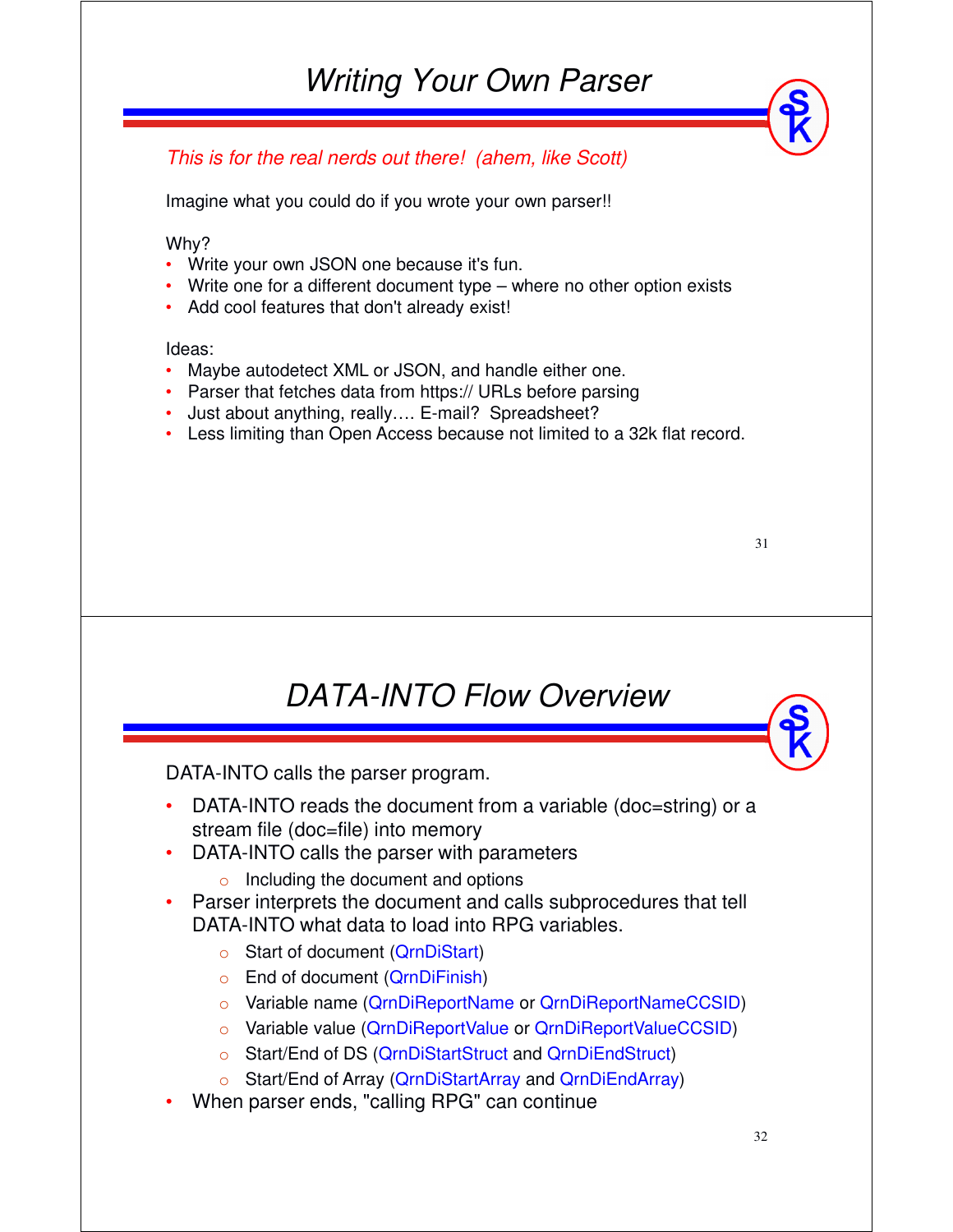## *DATA-INTO Exceptions*

#### NOTE:

Any of the events on the preceding slide can cause DATA-INTO to end the parser program if an error is detected.

- • i.e. control won't return to the parser after calling a subprocedure.
- You must ensure that anything you allocated or opened has been cleaned up.
- • Or provide a clean-up routine using something like ON-EXIT or an ILE cancel handler.

#### IMPORTANT:

*Not cleaning up resources properly when RPG stops the parser is the most common mistake when writing a DATA-INTO parser.*



33

#### *Parser Generated Errors/Diagnostics*

There are also two other subprocedures the parser can call:

•Report an error (QrnDiReportError)

> Parser processing ends immediately, the error is sent to the calling RPG.

•Write a message to the "trace" log (QrnDiTrace)

> This is typically used for diagnostic messages or other messages that might help with troubleshooting.

The QIBM\_RPG\_DATA\_INTO\_TRACE\_PARSER environment variable controls whether trace data is or isn't visible.

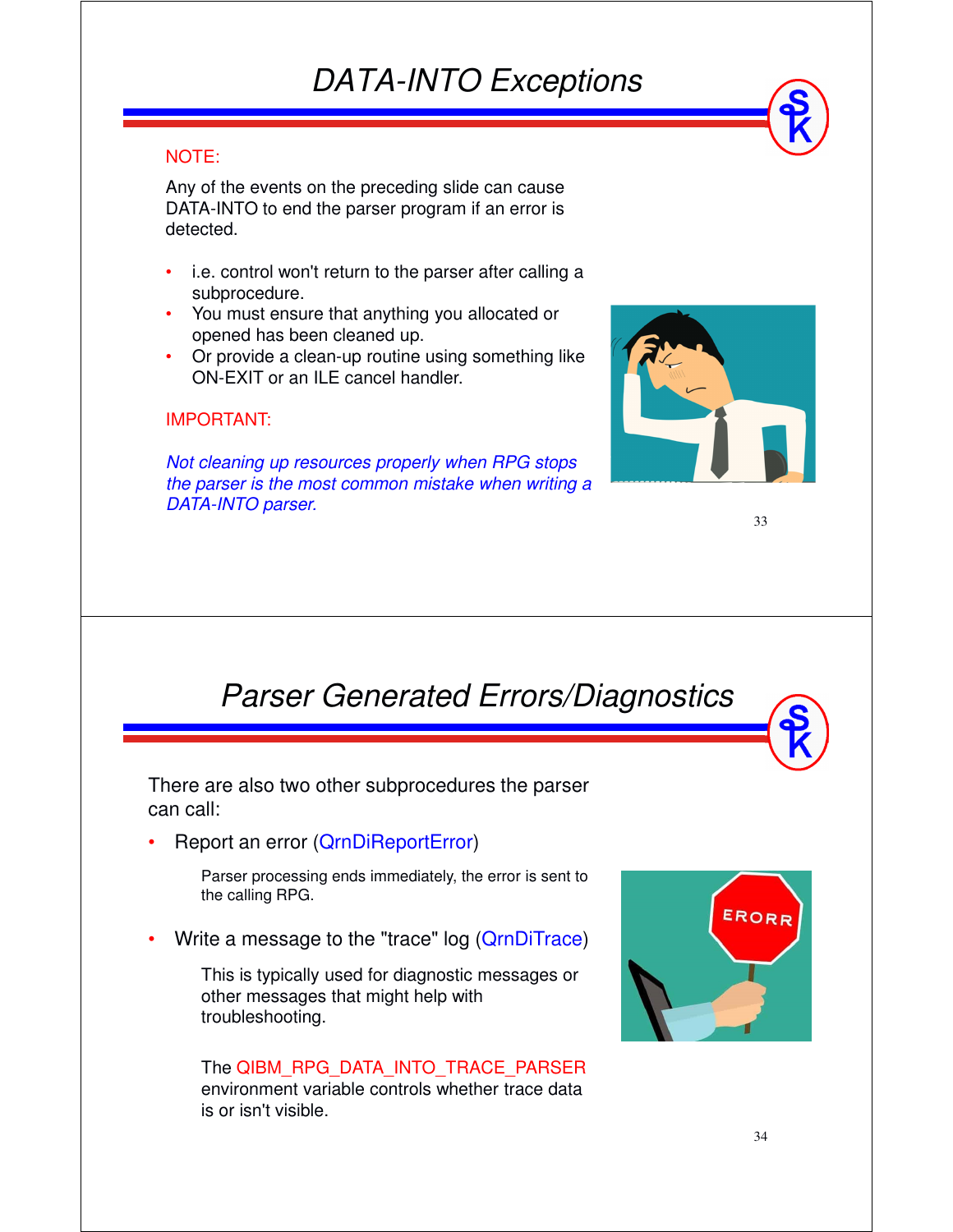## *Writing a Parser: CSV Example*



The goal of this parser will be to read a CSV file like this:

| dcl-ds pgmStat psds;<br>numRows $int(20)$ pos $(372)$ ;<br>$end-ds$ ;                                                                                                                                                                  |                              |                                                                                             |
|----------------------------------------------------------------------------------------------------------------------------------------------------------------------------------------------------------------------------------------|------------------------------|---------------------------------------------------------------------------------------------|
| $dcl-ds$ CSV qualified $dim(5000)$ ;<br>$field1 like(act);$ // $act$<br>field2 like(name); // name<br>field8 like(credLmt); // credit limit<br>$end-ds$ ;<br>data-into CSV %DATA( '/home/sklement/addrtest.csv'<br>%PARSER('CSVINTO'); | : 'doc=file allowextra=yes') | Only need fields 1, 2 and 8.<br>It can skip fields I don't need<br>because Lused AllowExtra |
| for $x = 1$ to numRows;<br>$acct = CSV(x)$ .field1;<br>$name = CSV(x)$ .field2;<br>$credit = CSV(x).field8;$<br>except rec;<br>endfor;                                                                                                 | // print data                |                                                                                             |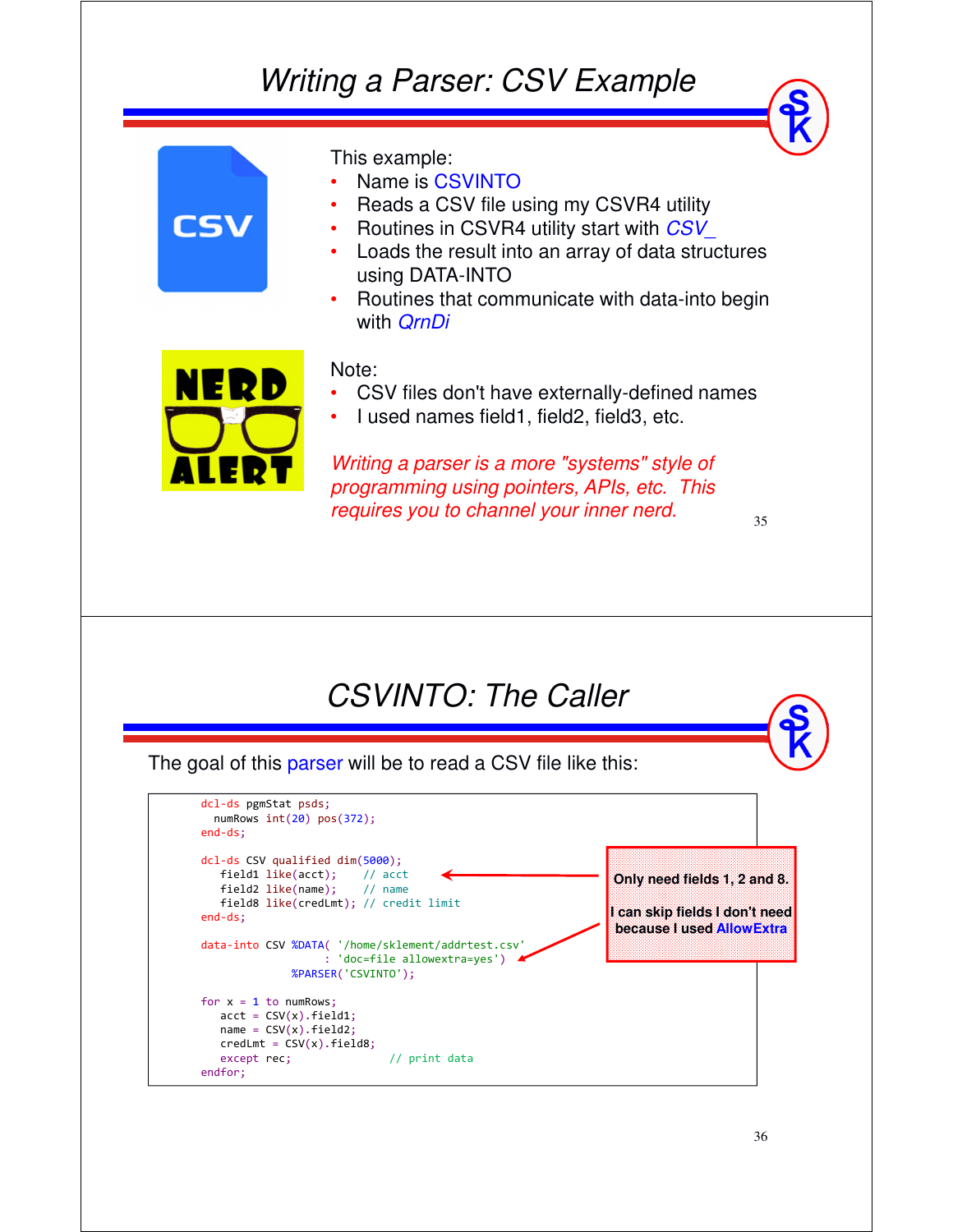#### *CSV Parser (1 of 5)*

The goal of this parser will be to read a CSV file like this:



**It also supplies the CCSID of the data as parm.dataCCSID. By default, RPG tries to normalize the data to UCS-2 (CCSID 13488)**

**We provide our own error number and bytes processed – it will include these in the diagnostics.**

**QrnDiReportError will tell DATA-INTO that the parser encountered an error, and must stop.** 

endif;

// DATA-INTO does not return control from QdiReportError!

**This procedure never returns control back to your program.**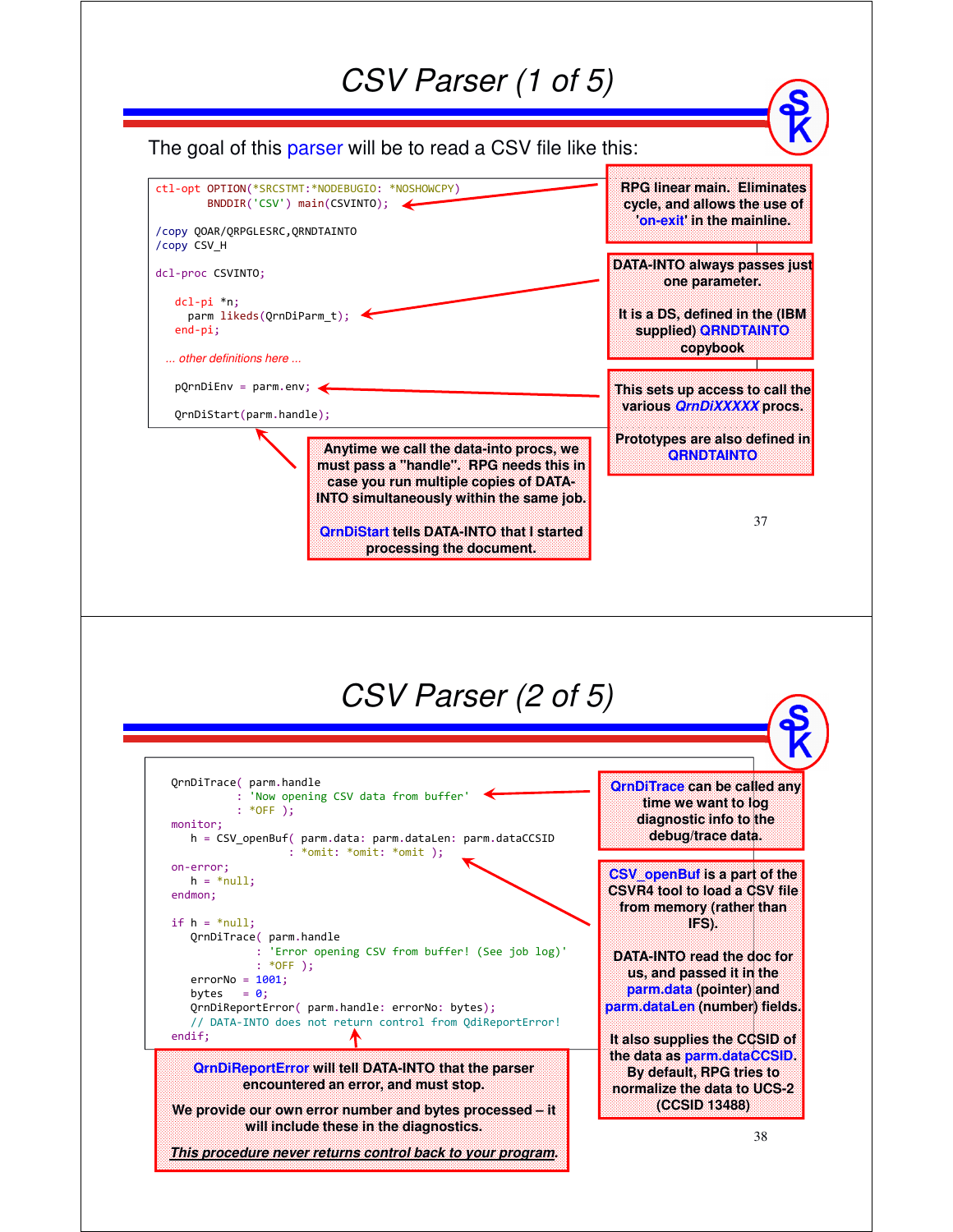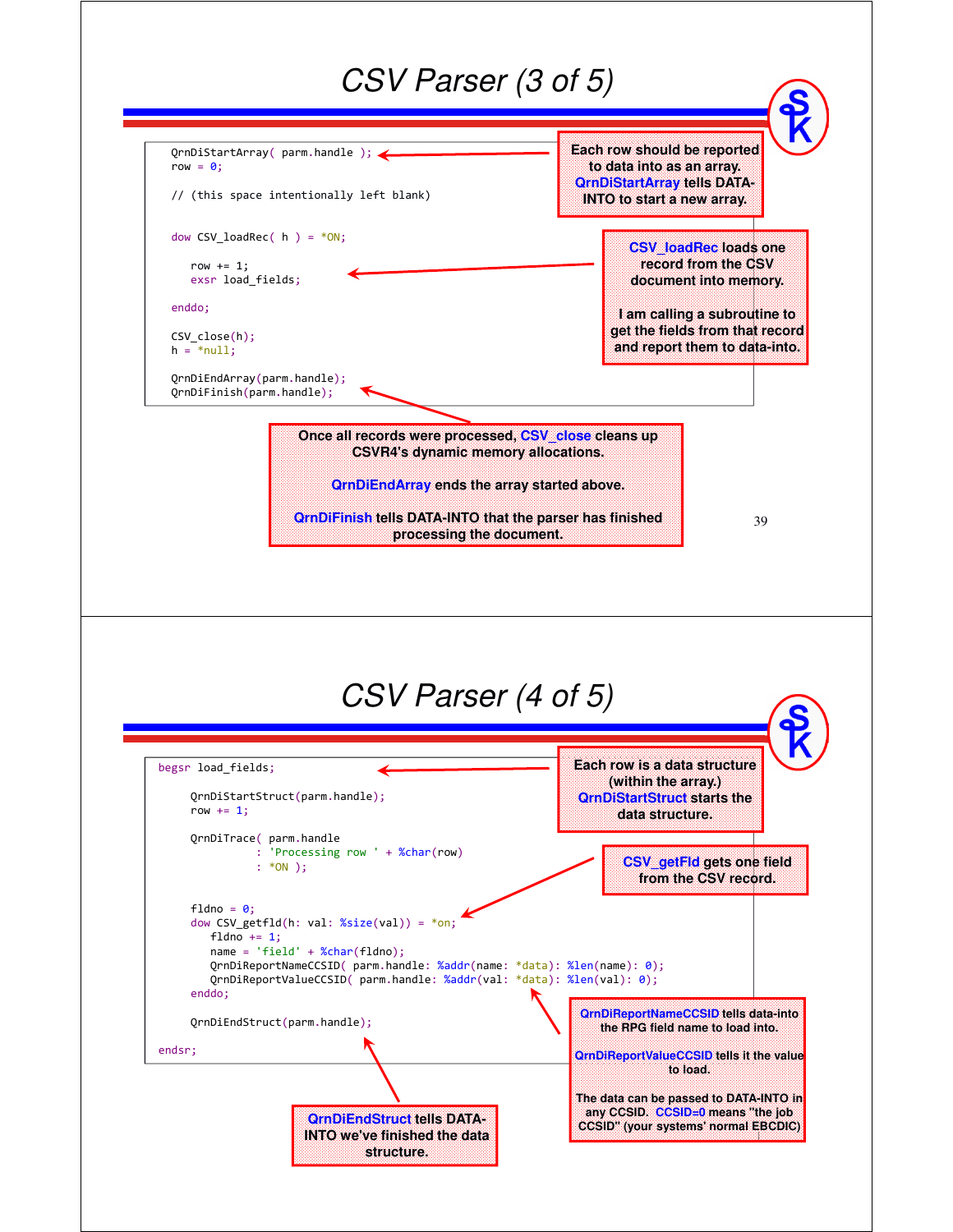|                                                                                                                                                                                                                                                                                                 | CSV Parser (5 of 5) |                                                                                     |    |
|-------------------------------------------------------------------------------------------------------------------------------------------------------------------------------------------------------------------------------------------------------------------------------------------------|---------------------|-------------------------------------------------------------------------------------|----|
| on-exit;<br>if $h \leftrightarrow *null;$<br>$CSV$ close $(h)$ ;<br>$h = *null;$<br>endif:                                                                                                                                                                                                      |                     | <b>CSV</b> close (mentioned<br>before) frees up dynamic<br>memory used inside CSVR4 |    |
| end-proc;<br><b>IMPORTANT:</b>                                                                                                                                                                                                                                                                  |                     |                                                                                     |    |
| Any of the QrnDi functions can stop the processing.<br>For example: if a field name isn't found in a DS<br>or a value isn't valid (invalid number, etc)<br>or various other reasons.<br>ON-EXIT code will still be called!<br>This way we can make sure any temporary objects, memory, etc gets |                     |                                                                                     |    |
| cleaned up.                                                                                                                                                                                                                                                                                     |                     |                                                                                     | 41 |
|                                                                                                                                                                                                                                                                                                 |                     |                                                                                     |    |
|                                                                                                                                                                                                                                                                                                 |                     |                                                                                     |    |
|                                                                                                                                                                                                                                                                                                 | More Information    |                                                                                     |    |
| PTF information for DATA-INTO support on IBM i 7.2 and 7.3<br>http://ibm.biz/data-into-rpg-opcode-ptfs                                                                                                                                                                                          |                     |                                                                                     |    |
| IBM's Writing a Parser for the RPG DATA-INTO Operation Code:<br>https://www.ibm.com/support/knowledgecenter/ssw ibm i 73/rzasm/roaDatal<br><u>nto.htm</u>                                                                                                                                       |                     |                                                                                     |    |
| DATA-INTO operation code in the ILE RPG Reference Manual.<br>https://www.ibm.com/support/knowledgecenter/ssw_ibm_i_73/rzasd/zzdatainto.htm                                                                                                                                                      |                     |                                                                                     |    |
| Articles in IBMSystems Magazine by Jon Paris & Susan Gantner:                                                                                                                                                                                                                                   |                     |                                                                                     |    |